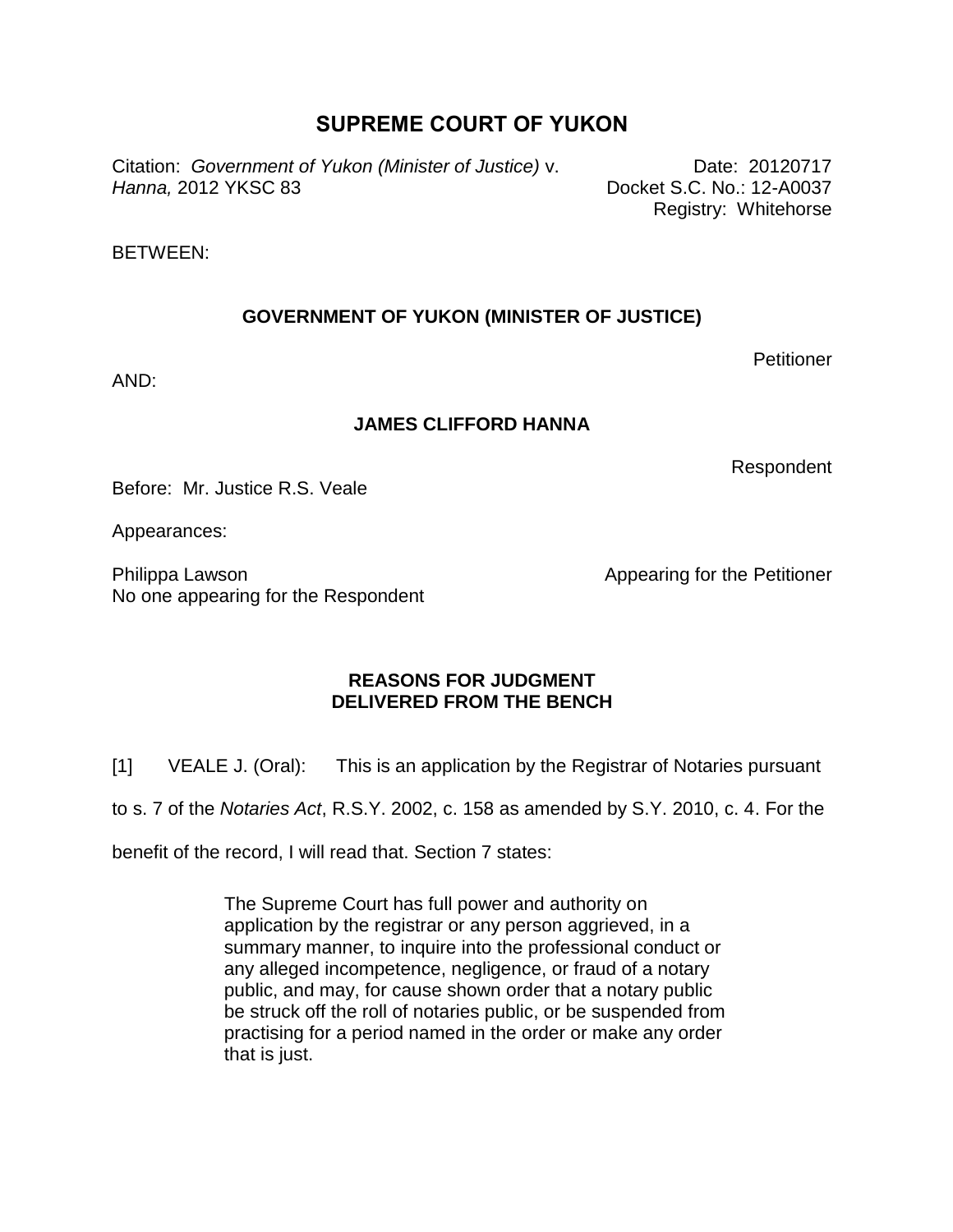So, the application is that James Clifford Hanna be struck from the roll of Notaries Public.

[2] As I have indicated, I have read the petition filed by the applicant Government of Yukon. I have read the affidavit filed by the Registrar of Notaries Public, Darcy Nundahl, and I have read the response affidavit of James Clifford Hanna, the Notary Public.

[3] Mr. Hanna was sworn in as a Notary Public on June 3, 2010, and his appointment expires on June 3, 2015. I am satisfied that Mr. Hanna should be struck from the roll of Notaries Public and his appointment as a Notary Public terminated immediately, based on the affidavit evidence both of the Registrar of Notaries Public and Mr. Hanna himself.

[4] The affidavit of Mr. Nundahl, the Registrar of Notaries Public, has several attachments to it. One is a complaint dated May 3, 2012, received from a Daniel D. Peterson, Barrister and Solicitor in Calgary, Alberta. That letter contains several documents which I quite frankly cannot describe because they defy the normal description that one would have in a court. The first one is called "Notary's Affidavit of Service." It is not an affidavit of service, but it is a document signed by James C. Hanna as Notary Public on April 21, 2012. It is neither an affidavit of service nor the swearing of an affidavit of service, so I am not clear what the intent was, but it attaches to it a notice of default.

[5] Then, he has a document entitled "Verification" which is purported to be in the Province of Alberta where he purports to verify documents of Dan and Laura Bird. There are two concerns, of course, one would have with this; the first is that Mr. Hanna has no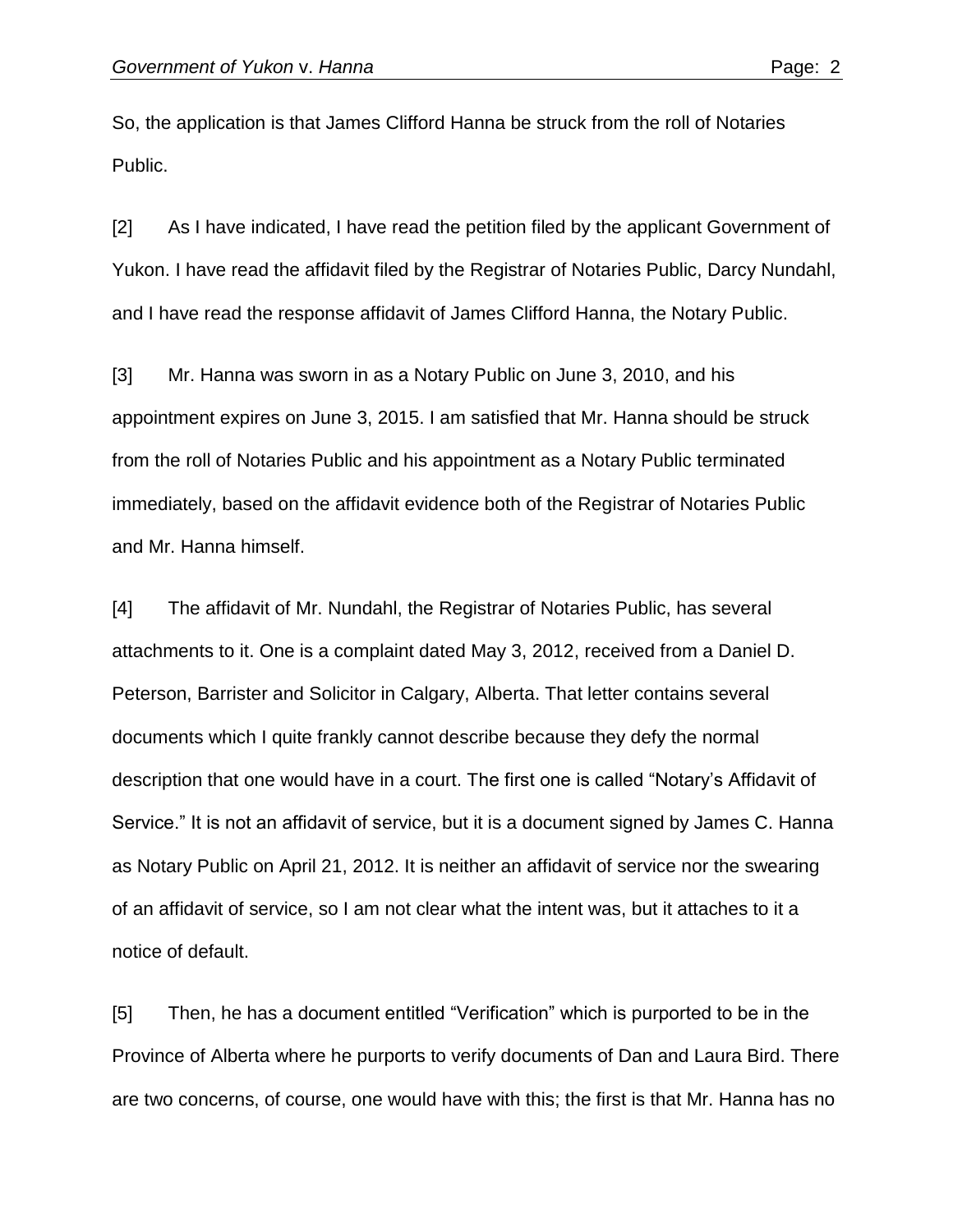authority whatsoever to verify any documents in the Province of Alberta. And, of course, as a Notary Public in the Yukon, he has no authority whatsoever to swear any documents by a person that is not physically present in front of him and certainly not by a person that is located in another jurisdiction.

[6] The second document, Exhibit D to Mr. Nundahl's affidavit, is a document that purports to be an Affidavit of Service and the heading is "Mike Nixon, Minister of Justice, Attorney General of Yukon," and then it says, "The documents and sundry papers pertaining to James Clifford Hanna as follows: Notice of Revocation of Power of Attorney," and so forth. He then signs it as James Clifford Hanna. Now, interestingly, that document does not purport to be a document signed as a Notary Public, but it is a document that would demonstrate a profound misunderstanding of documents. He includes in that a Notice of Revocation of Power of Attorney. The Notice of Revocation of Power of Attorney is affirmed by him and of course he is the person that is claiming to be revoking a power of attorney. A very strange document indeed.

[7] The third document is entitled "Fee Schedule" and he is giving notice to the Honourable Robert Nicholson, the Minister of Justice and Attorney General of Canada dated May 3, 2012, of his fee schedule:

> ...for any transgressions by peace officers, government officials, agents or justice system participants against me as follows:

If questioned, interrogated or in any way detained, harassed or otherwise regulated; One Thousand Dollars (\$1,000) per hour or portion thereof.